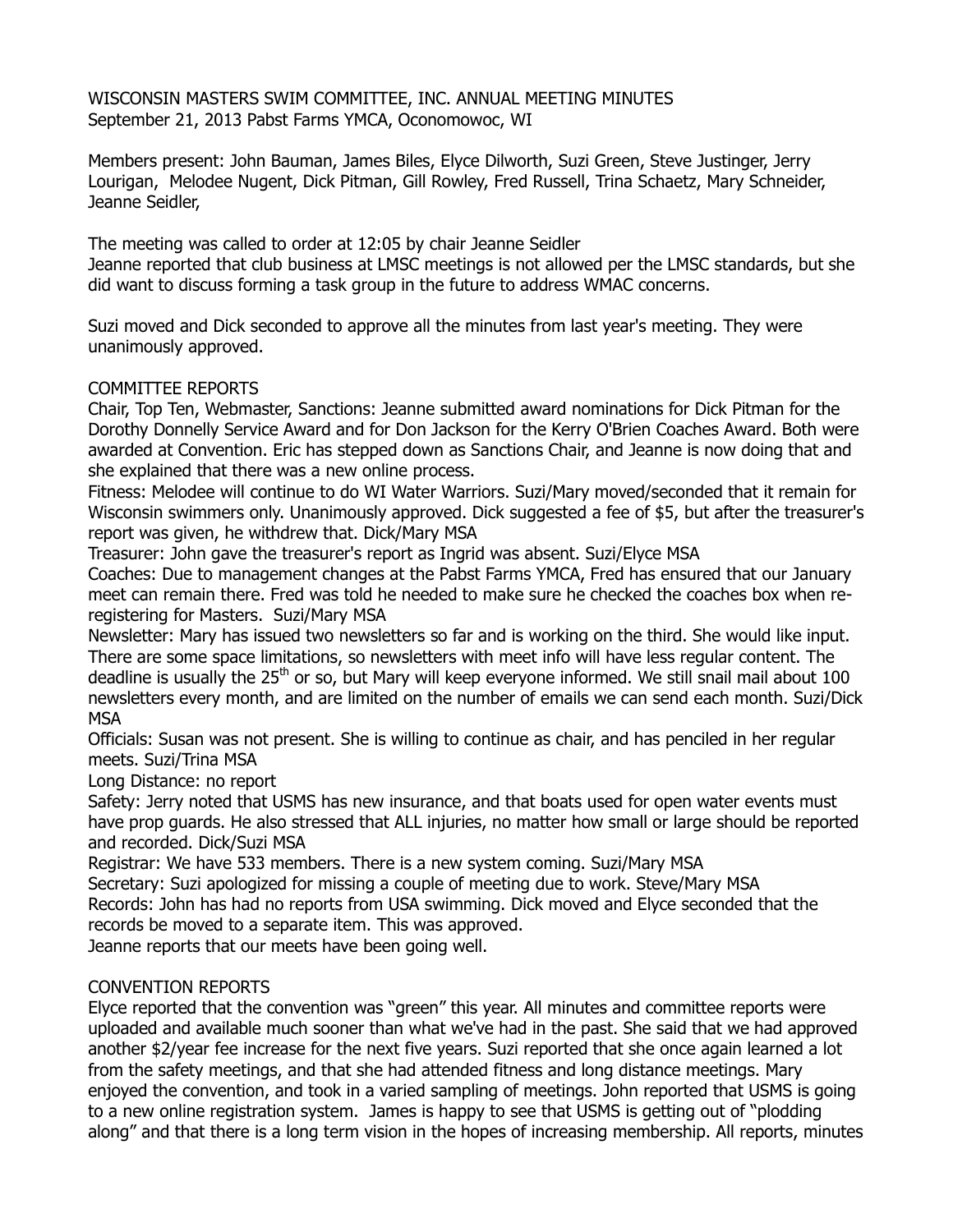and workshops are available online. Jeanne hopes new people keep attending Convention.

OLD BUSINESS:

History and Archives is always looking for swimmer stories. As our members grow older, we miss the opportunity to obtain these stories. These people need to be identified. Mary will put a reminder in the newsletter asking people to send stories in.

Board members are encouraged to show up at local meets, and we are accomplishing that goal. Each board member should look at his/her job description on the website and write a blurb as to his/her actual duties. We would like to plan ahead for 2014.

We would like to add Vice Chair and Auditor to our board. We also want to add standing committees. Dick/Suzi MSA.

Jeanne did award nominations this year, but would like someone to volunteer for this position. Under the LMSC standards, this committee would determine any nominees for awards. Dick would be willing to work with Steve on this. Nancy Kranpitz was given an award a couple of years ago. Dick will write up something.

Jeanne did not bid on a postal event. A group must first do either 5k/10k or a 3k/6k before being allowed to bid on the one-hour event. James says he'll do it.

Fitness events (such as WI Water Warriors) are generally not sanctioned.

John reports that workout groups must register before people can register to be a part of them. WMAC has 291 swimmers who are not in a workout group, and 238 swimmers that belong to the 11 registered workout groups. Fees this year for the LSMC will not change, so it will be \$48 total (\$13 for the LMSC and \$35 for USMS) Suzi/John MSA

Jeanne nominates James for Long Distance Chair, Steve as a special projects board member, Mary as the Newsletter Chair, and Elyce as the auditor. Suzi/John MSA Jeanne was nominated for the Sanctions Chair. Dick/Suzi MSA. The rest of the slate of officers was approved.

There was a discussion about the event schedule and whether or not non-sanctioned events should appear therein. Jeanne will find from USMS about the liability associated with posting those events and report back. We will have an email announcement and vote then.

Jeanne wants people to think about who could be your successor if you were no longer willing or able to hold your board position. Jeanne would also like to amend the bylaws to have shorter approval processes, add at-large positions and vote on bylaws at non-annual meetings. Jeanne will write all this up so we can vote at our next meeting.

The following meet/event schedule was approved:

Nov/Dec 2013: Water Warriors 2013 (Melodee) (NL due Sept 25) December 7, 2013: SCM West Bend HS (John) (NL due Sept 25) January 5, 2014: SCY YMCA @ Pabst Farms (John) (NL Nov 20) January 26, 2014: SCY Oshkosh YMCA (Melinda Mann) (NL Nov 20) February 22, 2014: SCY Monona Grove HS (formerly East YMCA) (Steve Justinger) (NL Nov 20) March 2, 2014: SCY Whitefish Bay HS (Dave Clark) (NL Jan 25) March 29-30,2014: SCY Schroeder WI Masters State Championship (Jeanne) (NL Jan 25) April 5, 2014: SCY Baraboo Middle School (John) (NL Jan 25) April 10-13, 2014: SCY YMCA Masters at Sarasota May 1-4, 2014: SCY USMS Spring Nationals, at Santa Clara June 21 or 22, 2014: LCM **Tentative** Schroeder WI Masters Champion (Jeanne) (NL Mar 25) August 3-10, 2014: World Masters Games in Montreal